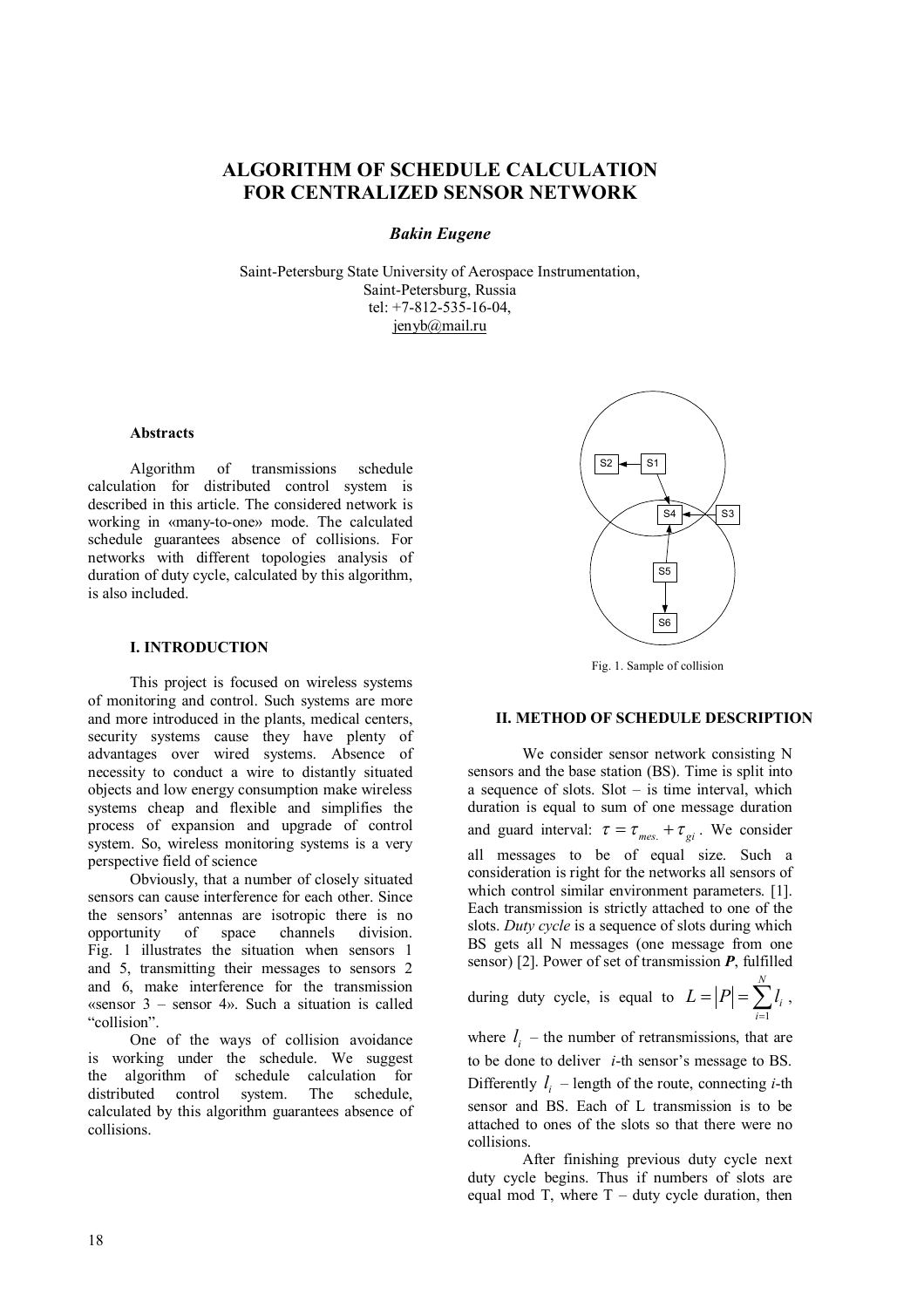sets of transmission in these slots are equal (look fig. 2). On fig. 1  $P_j$  – is a set of transmissions, done in slot, which number is equal to  $j \mod T$ .

Obviously 
$$
\bigcup_{j=1}^T P_j = P.
$$

Let's formulate conditions under which the transmission in slot is collision-free:

1. During the slot each sensor can be either source of message or receiver of message or be in sleep mode. This condition follows from technological features of components from which the sensor units are produced  $\overline{3}$ , 4].

2. Each of the receiving sensor is to be in work range of only one transmitting sensor. This condition is obvious, cause otherwise there will be a mixture of signals of a few sensors, that is collision.



Fig. 2. Duty cycle structure

# **III. ALGORITHM OF SCHEDULE CALCULATION**

Input parameter if developed algorithm is matrix of connectivity, output – the schedule that is instruction: which sensor in which slot is to receive/transmit the message.

Since the network topology can be very branched and have cycles, there can be a few routs connecting sensor with the base station. To minimize the total energy consumption in network the shortest routs are to be chosen. So algorithm of shortest rout calculation is to be a component of algorithm of schedule calculation.

At the beginning of algorithm the following sets are to be arranged:

1) set of sensors for which the transmission is forbidden in current slot (initially it is empty). Mark it as SFT;

2) set of sensors for which the receive is forbidden in current slot (initially it is empty). Mark it as SFR;

3) for every sensor we arrange a set which contains the numbers of sensors which messages it keeps this moment. Then for every *i*-th sensor

$$
(i = 1, N) Mi = {i}, for base station M0 = {}.
$$

Matrix of connectivity resorts so that the closer sensor to BS the higher it string in matrix (and more to the left the column). Than the sequential looking through the matrix from top to down beginning from first string (zero string corresponds to BS). Let's consider, that *i*-th sensor is looked, and the next sensor after him on the way to BS is *j*-th. The transmission from i-th sensor to jth one is included to the schedule of the first slot, if the following requirements are met:

- 1)  $i \notin SFT$ :
- 2)  $i \notin SFR$ :
- 3)  $M_i \neq \emptyset$ .

After that the following procedures are to be carried out:

1) i goes to SFR (sensors are not able to receive and transmit simultaneously [5]);

- 2) j goes to SFT;
- 3) one message goes from  $M_i$  to  $M_j$ ;
- 4) sensors, adjacent to *i*-th, goes to SFR;
- 5) sensors, adjacent to *j*-th, goes to SFT.

After that next string of connectivity matrix is analyzed etc. When the looking through process is finished the schedule for the first slot is complete. After that SFR and SFT are reset and the next looking through begins. After every looking through the schedule for one slot is carried out. The process goes on until all the messages are gathered in  $M_{0}$  .

#### **IV. SAMPLE OF ALGORITHM WORK**

For the explanation of work of the described algorithm, let's make a sample. Let's consider sensor network which is described by graph, shown on fig. 3.



Fig. 3. Sample of the network for algorithm work illustration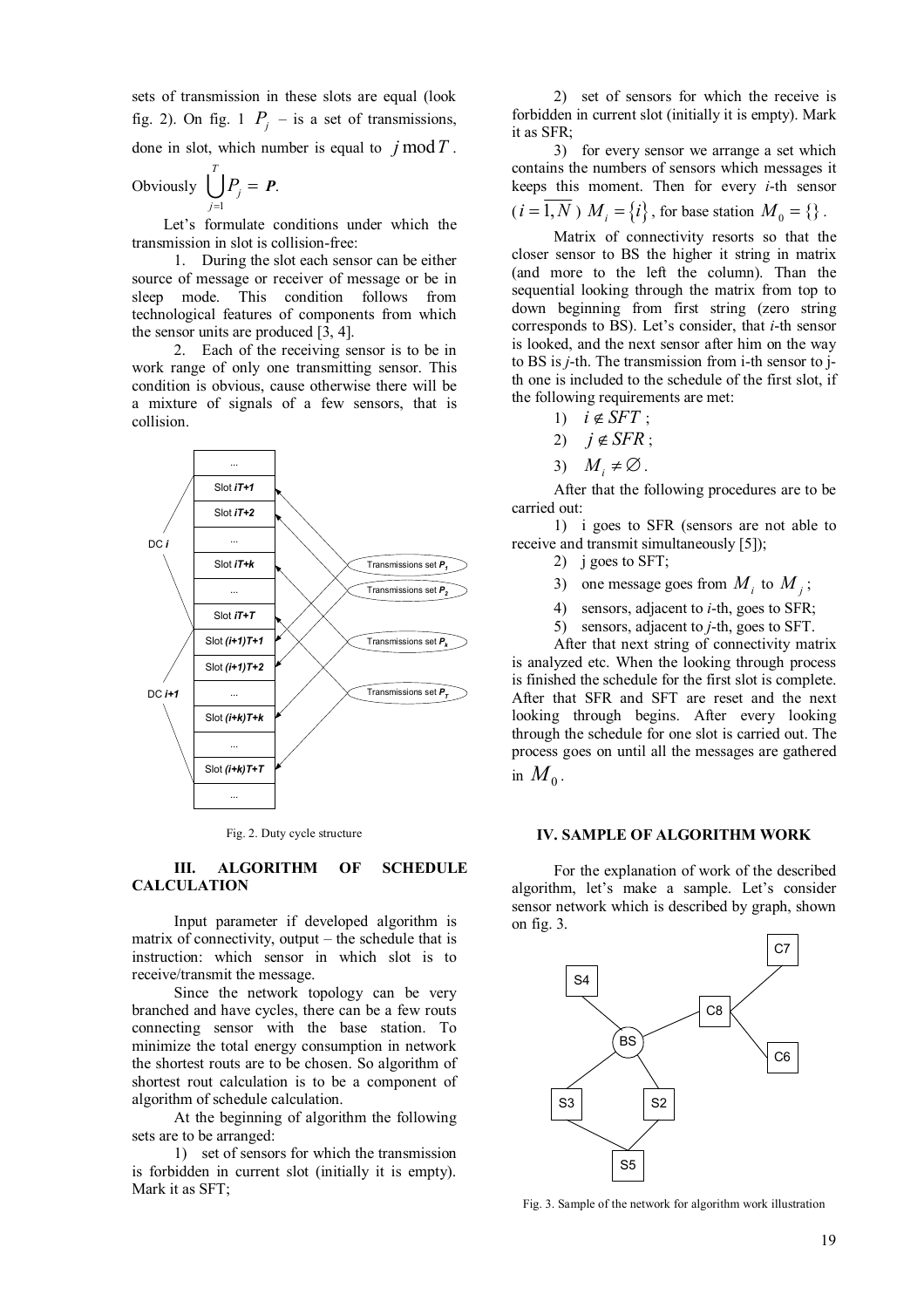In this case  $N = 7$ . Table of connectivity for this graph is given in table 1. Table 1

|                                                 | t avic |
|-------------------------------------------------|--------|
| Table of connectivity of graph, shown on fig. 2 |        |

| Number<br>of sensor | (BS) | 2 | $\mathcal{F}$ |   | 5 <sup>5</sup> | 6 |   |  |
|---------------------|------|---|---------------|---|----------------|---|---|--|
| (BS)                |      |   |               |   |                |   |   |  |
| 2                   |      |   | 0             |   |                | 0 | 0 |  |
|                     |      |   |               |   |                | 0 | 0 |  |
|                     |      | 0 | 0             |   | $\mathbf{0}$   |   |   |  |
|                     |      |   |               | 0 |                | 0 | 0 |  |
| 6                   |      |   | 0             |   |                |   |   |  |
|                     |      |   | 0             |   | $\mathbf{0}$   |   |   |  |
|                     |      |   | $\Omega$      |   |                |   |   |  |

The shortest routs, connecting sensors and BS are:

- 1 sensor:  $2-1$  (rout length  $-1$ );
- 2 sensor:  $3-1$  (rout length  $-1$ );
- 3 sensor:  $4-1$  (rout length  $-1$ );
- 4 sensor:  $5-2-1$  (rout length  $-2$ );
- 5 sensor:  $6-8-1$  (rout length  $-2$ );
- 6 sensor:  $7-8-1$  (rout length  $-2$ );
- 7 sensor:  $8-1$  (rout length  $-1$ ).

Let's sort the table as it was described in previous chapter (look table 2).

Table 2 Sorted table of connectivity for the graph shown on figure 2

| Number of<br>sensor | (BS) | 2 | $\mathcal{F}$ | $\Lambda$ | 8 | 5        | 6 |  |
|---------------------|------|---|---------------|-----------|---|----------|---|--|
| (BS)                |      |   |               |           |   | ſ        |   |  |
|                     |      |   | $\mathcal{L}$ | 0         | 0 |          |   |  |
|                     |      |   |               |           |   |          |   |  |
|                     |      | 0 |               |           | 0 |          |   |  |
|                     |      | 0 | 0             | 0         |   | 0        |   |  |
|                     |      |   |               |           |   |          |   |  |
|                     |      | 0 | $\mathcal{L}$ |           |   | $\Omega$ |   |  |
|                     |      |   |               |           |   |          |   |  |

At the beginning  $M_1 = \{\}, M_2 = \{2\},\$  $M_3 = \{3\}, M_4 = \{4\}, M_5 = \{5\}, M_6 = \{6\},$  $M_7 = \{7\}$ ,  $M_8 = \{8\}$ . *SFR* =  $\emptyset$ , *SFT* =  $\emptyset$ .

Let's calculate the schedule for the first slot. Looking through the table begins from the second string (it corresponds to sensor  $N_2$ ):  $2 \notin SFT, 1 \notin SFR, M<sub>2</sub> \neq \emptyset.$ 

Then, we can include the transmission S2-  $>$ BS to the 1<sup>st</sup> slot. After that,  $SFT = \{1, 2\}$ ,

$$
SFR = \{1, 2\}.
$$
  $M_2 = M_2 \setminus 2 = \{\}.$ 

 $M_1 = M_1 \cup \{2\} = \{2\}$ . Sensor S5 is adjacent to S2, so it goes to SFR. Sensors S3, S4 и S8 are adjacent to BS, so they are to be forbidden to transmit to avoid interfering for transmission

S2
$$
\rightarrow
$$
BS. After that:  $SFT = \{1, 2, 3, 4, 8\}$ ,

 $SFR = \{1, 2, 5\}.$ 

Sensors S3, S4, S8, S5 are in forbidding sets so they cannot transmit in this slot. The seventh string corresponds to sensor S6, which transmits to S8. All the requirements are met:

- $\bullet$  6  $\in$  *SFT* :
- $\bullet$  8  $\notin$  *SFR* ;
- $M_{6} \neq \emptyset$ .

Thus this transmission is to be included to the first slot:  $M_2 = M_6 \setminus 6 = \{\}$ .  $M_8 = M_8 \cup \{6\} = \{6\}$ . Sensor S7 is adjacent to S8, so it is to be forbidden to transmit its message for not to make an interference for transmission  $S6 \rightarrow S8$ .

Looking through the table is finished and the list of transmission in first slot is completed (look table 3).

Table 3

List of transmission in the first slot

| Transmitting sensor | Receiving sensor |
|---------------------|------------------|
|                     |                  |
|                     |                  |

After 6 more scans of table 2.  $M_1 = \{2, 3, 4, 5, 6, 7, 8\}$  and schedule calculation is complete (look table 4).

Table 4

Schedule of duty cycle

| Number of<br>slot | Transmitting sensor | Receiving sensor |  |  |  |
|-------------------|---------------------|------------------|--|--|--|
|                   |                     |                  |  |  |  |
|                   |                     |                  |  |  |  |
|                   |                     |                  |  |  |  |
| 2                 |                     |                  |  |  |  |
|                   |                     |                  |  |  |  |
|                   | า                   |                  |  |  |  |
|                   |                     |                  |  |  |  |
|                   |                     |                  |  |  |  |
|                   |                     |                  |  |  |  |
|                   |                     |                  |  |  |  |

So for the tree, shown on figure 3 duty cycle duration will consist of 7 slots.

## **V. ANALYSIS OF SCHEDULE CALCULATED BY SUGGESTED ALGORITHM**

For schedule quality estimation its necessary to work out criterions of estimation. We consider the duration of duty cycle to be such a criterion. The more quality of algorithm the less duration of duty cycle. Research was done for networks with tree-like topologies.

We developed model providing an ability to estimate statistically mean value of duty cycle for